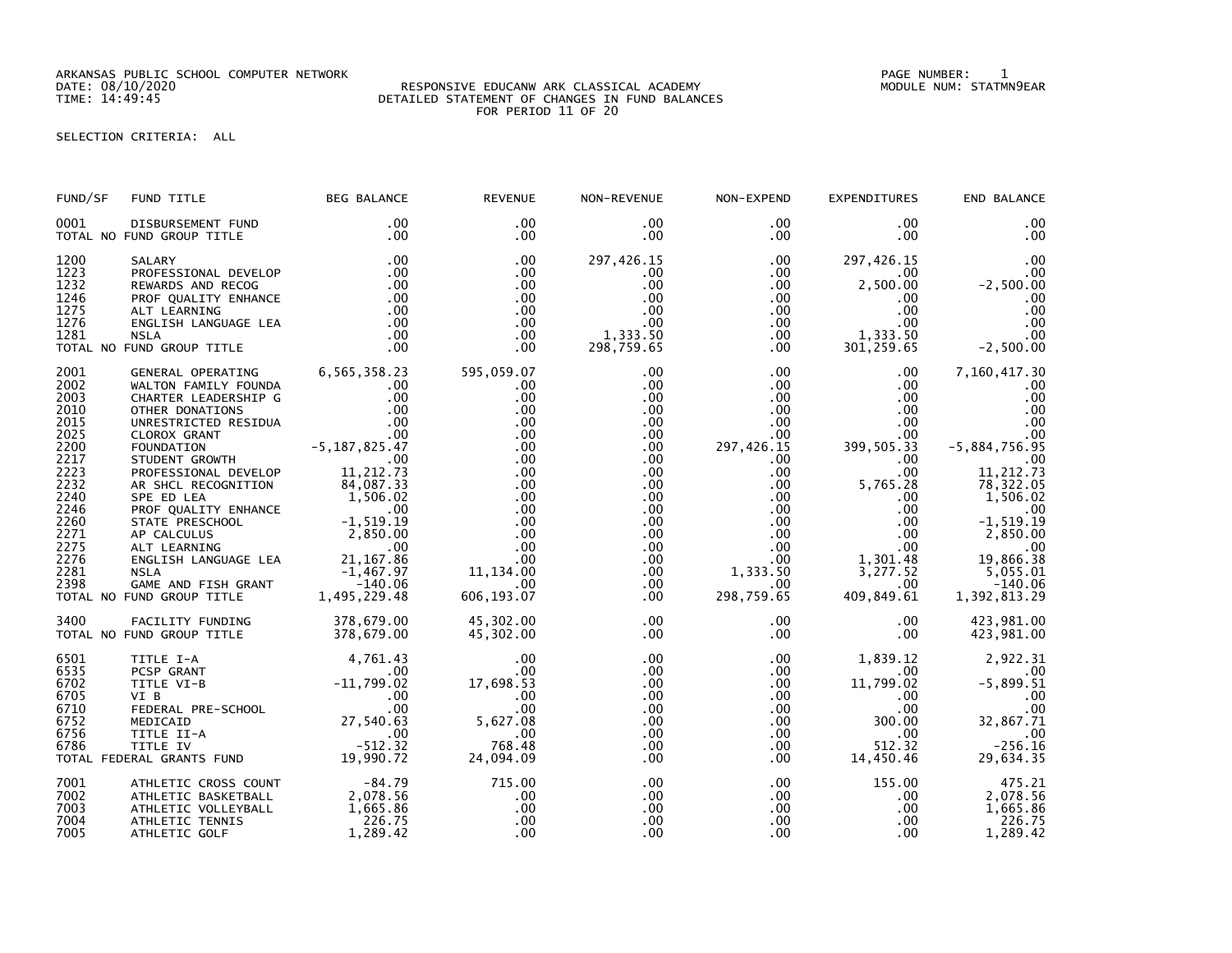ARKANSAS PUBLIC SCHOOL COMPUTER NETWORK PAGE NUMBER: 2

## DATE: 08/10/2020 RESPONSIVE EDUCANW ARK CLASSICAL ACADEMY MODULE NUM: STATMN9EAR TIME: 14:49:45 DETAILED STATEMENT OF CHANGES IN FUND BALANCES FOR PERIOD 11 OF 20

## SELECTION CRITERIA: ALL

| FUND/SF | FUND TITLE               | <b>BEG BALANCE</b> | <b>REVENUE</b> | NON-REVENUE      | NON-EXPEND | <b>EXPENDITURES</b> | END BALANCE   |
|---------|--------------------------|--------------------|----------------|------------------|------------|---------------------|---------------|
| 7006    | ATHLETIC TRACK           | $-650.63$          | .00            | .00              | .00        | .00.                | $-650.63$     |
| 7007    | CHEER/DANCE              | 1,207.53           | $-15.00$       | $.00 \,$         | $.00 \,$   | .00                 | 1,192.53      |
| 7008    | <b>GENERAL ATHLETICS</b> | 2,869.45           | .00            | .00 <sub>1</sub> | $.00 \,$   | .00                 | 2,869.45      |
| 7009    | <b>BLANK</b>             | 250.00             | .00            | $.00 \,$         | $.00 \,$   | .00                 | 250.00        |
| 7010    | AFTERSCHOOL PROGRAM      | 77,953.83          | 230.05         | $.00 \,$         | $.00 \,$   | 26,582.40           | 51,601.48     |
| 7011    | UNIFORM ASSISTANCE       | 2, 173.42          | 1,546.97       | $.00 \,$         | .00        | .00.                | 3,720.39      |
| 7012    | <b>HEALTH</b>            | 5,282.46           | .00            | $.00 \,$         | $.00 \,$   | $.00 \,$            | 5,282.46      |
| 7013    | WEIGHTLIFTING/PE         | 195.33             | .00            | $.00 \,$         | $.00 \,$   | .00                 | 195.33        |
| 7014    | LACROSSE                 | 1,189.15           | $-30.00$       | .00              | $.00 \,$   | 30.00               | 1,129.15      |
| 7015    |                          | .00                | .00            | .00 <sub>1</sub> |            |                     |               |
|         | E-SPORTS                 |                    |                |                  | $.00 \,$   | .00                 | .00           |
| 7016    | RUNNING CLUB             | 813.80             | .00            | $.00 \,$         | $.00 \,$   | .00.                | 813.80        |
| 7018    | GIRLS BASKETBALL         | 2,037.05           | .00            | .00              | $.00 \,$   | .00                 | 2,037.05      |
| 7019    | HS CHOIR                 | 1,661.71           | $-400.00$      | .00              | .00        | 108.00              | 1,153.71      |
| 7020    | MUSIC                    | 1,137.57           | .00            | $.00 \,$         | $.00 \,$   | .00                 | 1,137.57      |
| 7021    | <b>THEATRE</b>           | 1,324.57           | .00            | .00 <sub>1</sub> | $.00 \,$   | .00                 | 1,324.57      |
| 7022    | ROBOTICS                 | 1,491.51           | .00            | $.00 \,$         | $.00 \,$   | .00                 | 1,491.51      |
| 7023    | STUDENT COUNCIL          | 1,027.36           | .00            | $.00 \,$         | $.00 \,$   | $.00 \,$            | 1,027.36      |
| 7024    | JR STUDENT COUNCIL       | 1,754.31           | .00            | .00 <sub>1</sub> | .00        | $.00 \,$            | 1,754.31      |
| 7027    | FINE ARTS                | 866.20             | .00            | $.00 \,$         | $.00 \,$   | $.00 \,$            | 866.20        |
| 7030    | <b>YEARBOOK</b>          | 454.17             | .00            | $.00 \,$         | $.00 \,$   | $.00 \,$            | 454.17        |
| 7032    | <b>PROM</b>              | 2,331.22           | .00            | .00              | .00        | .00                 | 2,331.22      |
| 7033    | LIBRARY                  | 1,857.49           | .00            | .00 <sub>1</sub> | .00        | $.00 \,$            | 1,857.49      |
| 7034    | SCHOLARSHIP              | 241.84             | 346.24         | $.00 \,$         | $.00 \,$   | $.00 \,$            | 588.08        |
| 7035    | FIELD TRIP               | 80.39              | .00            | .00              | .00        | .00                 | 80.39         |
| 7036    | CHESS CLUB               | 97.19              | .00            | .00              | $.00 \,$   | $.00 \,$            | 97.19         |
| 7037    | OUTDOOR CLUB             | $-119.10$          | .00            | $.00 \,$         | $.00 \,$   | .00                 | $-119.10$     |
| 7119    |                          | .00                | 400.00         | $.00 \,$         | $.00 \,$   | .00                 | 400.00        |
|         | JR HIGH CHOIR            |                    | .00            | $.00 \,$         | $.00 \,$   | .00                 | 184.00        |
| 7215    |                          | 184.00             |                |                  |            |                     |               |
| 7810    | UPPER SCHOOL ACTIVIT     | 115.03             | .00            | $.00 \,$         | $.00 \,$   | .00                 | 115.03        |
| 7860    | SENIOR TRIP              | 3,949.39           | .00            | .00              | $.00 \,$   | 3,949.39            | .00           |
| 7861    | SENIOR CLASS 2022        | 38.37              | .00            | $.00 \,$         | $.00 \,$   | $.00 \,$            | 38.37         |
| 7870    | <b>OTHER</b>             | 20,923.51          | 6,827.60       | $.00 \,$         | $.00 \,$   | 799.35              | 26,951.76     |
| 7871    | TEACHER APPRECIATION     | 5,054.14           | 123.31         | $.00 \,$         | $.00 \,$   | .00                 | 5,177.45      |
| 7880    | ENRICHMENT               | 949.60             | .00            | .00 <sub>1</sub> | $.00 \,$   | .00                 | 949.60        |
| 7901    | <b>ATHLETICS</b>         | 4,027.39           | .00            | $.00 \,$         | $.00 \,$   | 275.00              | 3,752.39      |
| 7902    | BOYS BASKETBALL          | $-2,067.56$        | .00            | $.00 \,$         | $.00 \,$   | $.00 \,$            | $-2,067.56$   |
| 7903    | VOLLEYBALL               | 2,134.05           | .00            | .00              | .00        | $.00 \,$            | 2,134.05      |
| 7920    | STUDENT COUNCIL          | 154.64             | .00            | $.00 \,$         | $.00 \,$   | .00                 | 154.64        |
| 7921    | <b>DRAMA</b>             | 2,650.94           | .00            | .00              | $.00 \,$   | .00                 | 2,650.94      |
| 7922    | SOFTWARE                 | .00                | .00            | $.00 \,$         | $.00 \,$   | $.00 \,$            | .00           |
| 7923    | FINE ART                 | 2,271.14           | .00            | $.00 \,$         | $.00 \,$   | .00                 | 2,271.14      |
| 7924    | <b>YEARBOOK</b>          | 1,820.21           | .00            | .00              | $.00 \,$   | .00                 | 1,820.21      |
| 7925    | EAST PROGRAM             | 1,575.28           | .00            | $.00 \,$         | $.00 \,$   | $.00 \,$            | 1,575.28      |
| 7926    | <b>BETA CLUB</b>         | 1,440.33           | .00            | $.00 \,$         | $.00 \,$   | .00                 | 1,440.33      |
| 7928    | <b>GLEE CLUB</b>         | 97.03              | .00            | .00              | .00        | .00                 | 97.03         |
| 7970    | GENERAL ACTIVITY         | 8,010.11           | .00            | .00 <sub>1</sub> | $.00 \,$   | 1,110.19            | 6,899.92      |
|         | TOTAL ACTIVITY FUND      | 166,031.22         | 9,744.17       | .00              | $.00 \,$   | 33,009.33           | 142,766.06    |
|         |                          |                    |                |                  |            |                     |               |
| 8200    | FOOD SERVICE             | $-26, 763.71$      | 1,235.21       | .00              | $.00 \,$   | 2,565.68            | $-28,094.18$  |
| 8201    | QUEST FOOD SERVICE       | $-22, 286.35$      | 2,145.87       | .00              | $.00 \,$   | 4,963.43            | $-25, 103.91$ |
|         | TOTAL FOOD SERVICE FUND  | $-49,050.06$       | 3,381.08       | .00              | $.00 \,$   | 7,529.11            | $-53, 198.09$ |
|         |                          |                    |                |                  |            |                     |               |